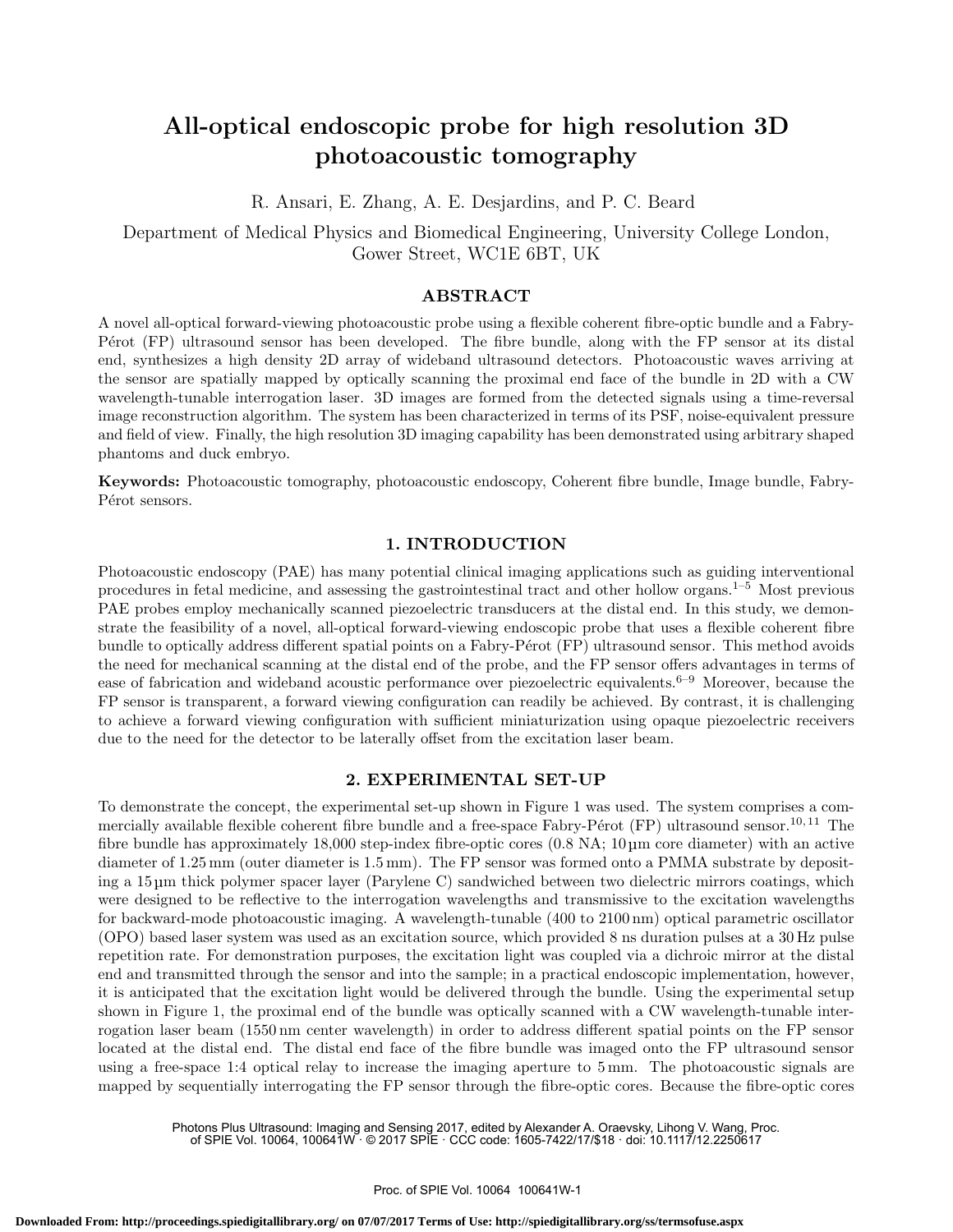

Figure 1. Experimental set-up of the flexible photoacoustic endoscopy (PAE) system. The close-up shows different layers that form the Fabry-Pérot ultrasound sensor.

are arranged in a hexagonal pattern, the raw PA signals are interpolated onto a uniform rectilinear grid before reconstructing the PA images.



## 3. RESULTS AND DISCUSSION

Figure 2. (a) Interferometer transfer function (ITF) of the FP ultrasound sensor located at the distal end of the flexible PAE probe (blue), and its Lorentzian fit (red). (b) Simulated frequency response of the 15  $\mu$ m thick FP ultrasound sensor which has an acoustic bandwidth (-3 dB) of 68 MHz.<sup>6, 12</sup>

The interferometer transfer function (ITF) of the Fabry-Pérot sensor measured through a single fibre-optic core is shown in Figure  $3(a)$  (blue). In addition to the primary fringe from the FP cavity, the ITF also exhibits high frequency oscillations which are caused by optical crosstalk between adjacent cores. This is a consequence of the very tightly packed cores in the common cladding material, which results in wavelength dependent coupling between adjacent cores. An asymmetric Lorentzian function was fitted (red trace in Figure  $3(a)$ ) to the ITF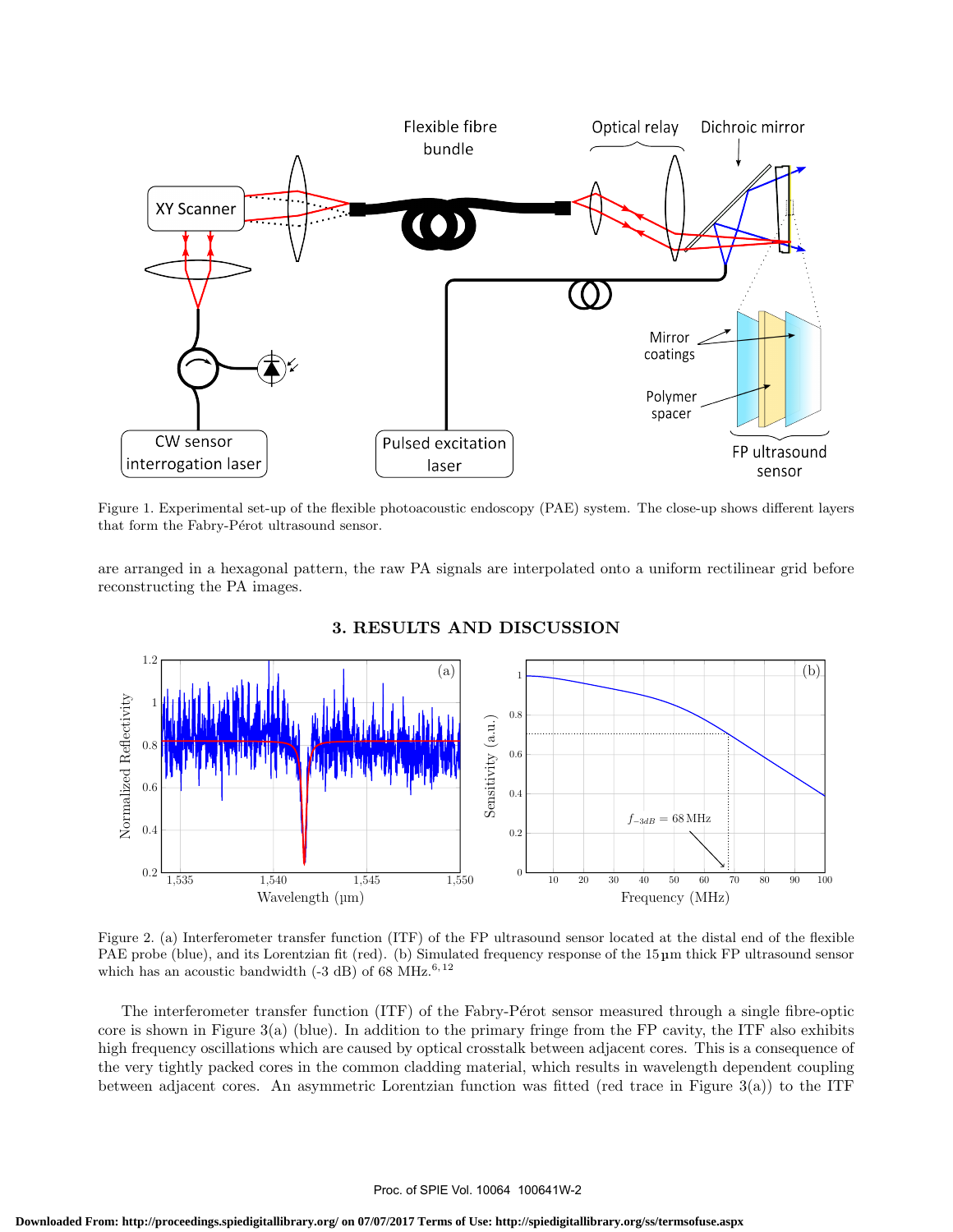to determine the optimum bias wavelength (the wavelength that corresponds to the maximum slope of the ITF and yields maximum sensitivity). Figure 3(b) shows the simulated frequency response of the 15  $\mu$ m FP sensor, which provides a detection bandwidth (-3 dB) of 68 MHz.<sup>12</sup> The noise equivalent pressure (NEP) of the sensor was 300 Pa for a measurement bandwidth of 20 MHz.

#### 3.1 Spatial resolution

The spatial resolution of the system was evaluated by imaging rows of absorbing ribbons that provide a step edge in the lateral direction. The schematic in Figure 3(a) shows arrangement of the ribbons with respect to the PAE probe. Deionized water was used to provide acoustic coupling between the FP sensor and the ribbon phantom. PA signals were acquired using an excitation wavelength of 1064 nm and a fluence of 20 mJ cm<sup>-2</sup>. The interrogation beam was scanned in 2D over the proximal face of the bundle in order map the spatial distribution of the PA waves incident on the FP sensor at the distal end; Figure 3(b) shows the detected PA signals  $P(x, t)$  along a line perpendicular to the ribbon length. A 3D PA image was reconstructed using a time-reversal algorithm.<sup>13</sup> Figure 3(c) shows an x-z slice from the reconstructed PA image illustrating that the ribbon cross-sections are clearly visualized up to a depth of 7 mm.

The spatial resolution of the PAE probe was determined by taking lateral and axial profiles (Figure  $3(e,f)$ ) through the reconstructed ribbon feature shown in Figure 3(d). The lateral spatial resolution at a depth of 1 mm is 57 µm, which was calculated by fitting a sigmoidal curve to the lateral profile and taking the FWHM width of its derivative (Figure 3(e)). The axial line spread function is 46  $\mu$ m, which was determined by taking the FWHM width of a profile in the z-direction as shown in Figure  $3(f)$ . This is likely to be an underestimate of the axial resolution, because the ribbons were thicker than the one half of the wavelength that corresponds to the maximum detectable frequency.



Figure 3. : Spatial resolution of the flexible PAE probe in tomography mode. (a) Experimental setup shows the arrangement of ribbon phantom with respect to the PAE probe. (b) Raw photoacoustic signals from the ribbon phantom from a plane perpendicular to the ribbon length. (c) Reconstructed PA image that shows cross-section of the ribbons at different depths. (d) Zoomed in image of the feature highlighted in (c). (e) Lateral profile through the feature in (d) and its edge response. (f) Axial profile through the feature in (d) and its Gaussian fit.

# 3.2 Arbitrary shaped phantoms

The three-dimensional imaging capability of the system was demonstrated by imaging arbitrary shaped phantoms. The top panel in Figure 4 shows the widefield microscope images of a synthetic hair knot, twisted ribbons, and a leaf skeleton phantom coated in India ink. These phantoms were immersed in a deionized water bath (similar to the setup shown in Figure  $3(a)$ ) and PA signals were acquired using a 1064 nm excitation wavelength and a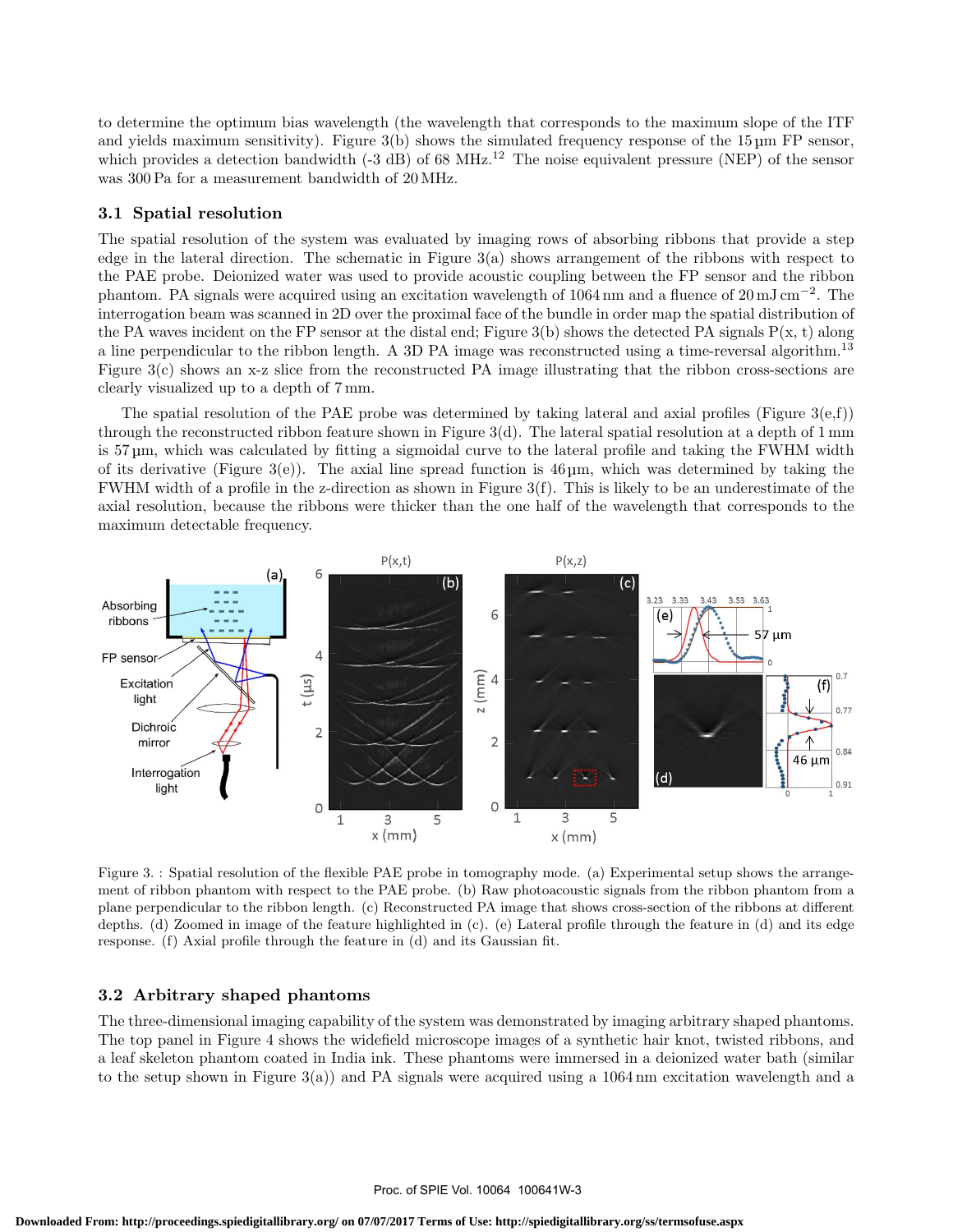

Figure 4. PA images of the arbitrary shaped phantoms acquired using an excitation wavelength of 1064 nm and a fluence of 20 mJ cm<sup>−2</sup>. (top panel) Widefield microscope images of a synthetic hair knot, twisted ribbons, and a leaf skeleton phantom coated in India ink. (bottom panel) Reconstructed PA images of the phantoms shown in top panel, maximum intensity projected along the x-y and y-z plane.

fluence of 20 mJ cm<sup>-2</sup>. The reconstructed PA images of the arbitrary shaped phantoms are shown in the bottom panel of Figure 4 as x-y and x-z maximum intensity projections. The structure of the synthetic hair knot and twisted ribbons are accurately reproduced in the PA images. The intricate veins of the leaf skeleton phantom are also clearly visualized in the PA image.

# 3.3 Ex ovo duck embryo

Ex ovo duck embryos were used to further demonstrate the imaging capability of the system. Fourteen day-old duck embryos were imaged using an excitation wavelength of 590 nm and a fluence of 18 mJ cm<sup>-2</sup>. Figure 5 shows the x-y maximum intensity projected PA images of the duck embryo, color coded according to the depth. The images show chorioallantoic membrane (CAM), which is the outermost extra-embryonic layer with dense blood vasculature. The fine network of blood vessels, some as small as 50 µm across, in the CAM are clearly visualized in the PA images.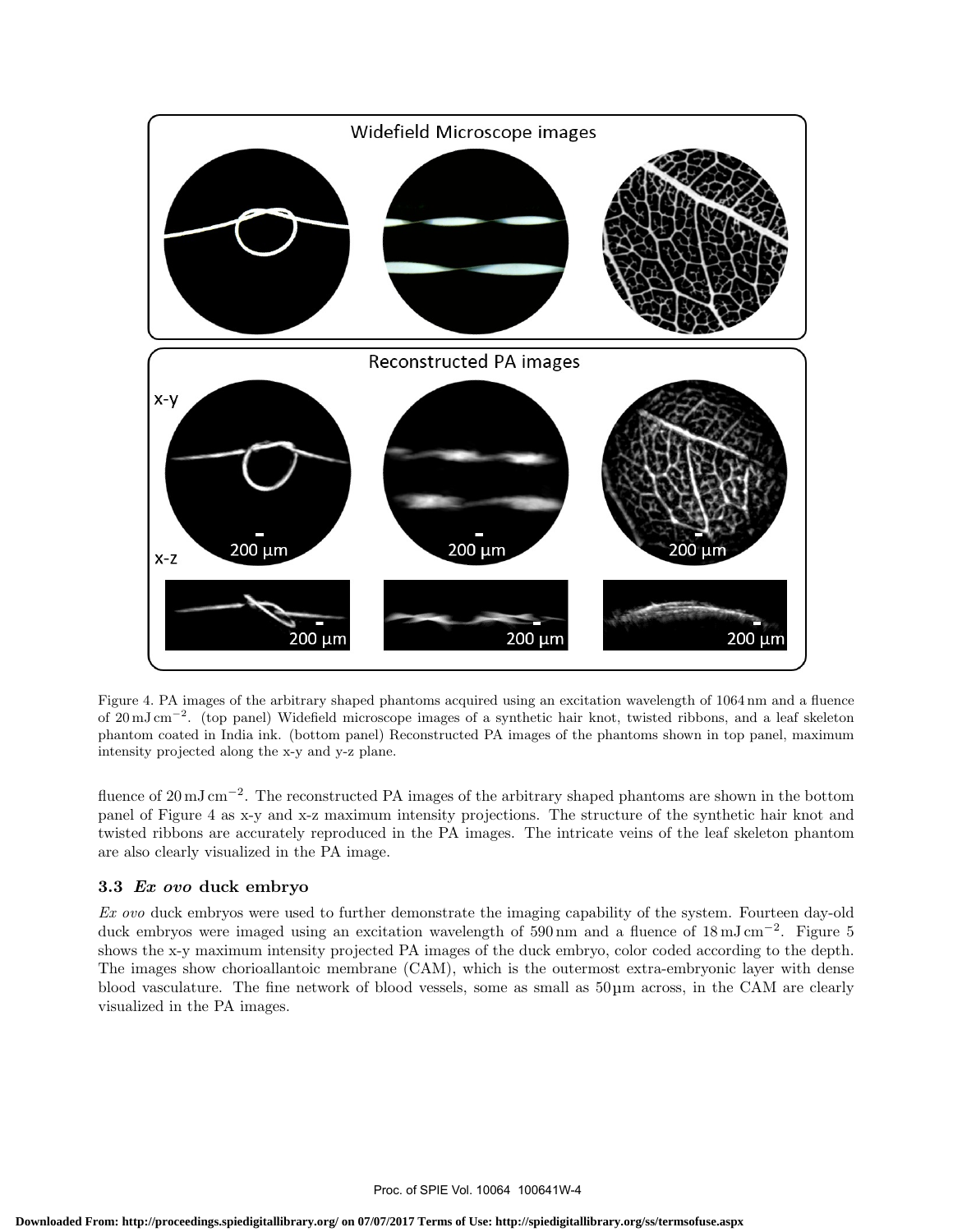

Figure 5. PA images (5 mm aperture) of chorioallontoic membrane (CAM) of the ex ovo duck embryo, acquired using an excitation wavelength of 590 nm and a fluence of  $18 \text{ mJ cm}^{-2}$ . Images are colour-coded according to the depth.

### 4. CONCLUSIONS

The underlying principles of an all-optical, forward-viewing PAE probe for high resolution volumetric imaging have been demonstrated. This study has shown that it is possible to optically address the FP sensor using a 1.5 mm diameter flexible fibre bundle in order to synthesize a high-density 2D array of wideband ultrasound detectors at the distal end of the bundle. This allows for fine spatial-temporal sampling of the incident photoacoustic waves which results in high spatial resolution. The lateral spatial resolution of the probe is 50 µm at a depth of 0.5 mm from the sensor surface and gradually decreases to 146 µm at 6 mm in depth. The high-resolution imaging capability of the probe in biological tissue was demonstrated using  $ex\ ovo$  duck embryo, where the fine network of blood vessels in the chorion membrane were clearly visualized.

This new approach offers several advantages over previous distal-end scanning PAE probes such as an akinetic distal end, a forward-viewing configuration, relatively simple and inexpensive fabrication and the potential for wideband sensitive acoustic detection. It is also amenable to a high degree of miniaturization, as there are no active components at the distal end of the probe. To demonstrate proof-of-principle, standard bulk optical components were used at the distal end to interrogate the sensor. However, these could be miniaturized to reduce the outer diameter to mm-scale dimensions to allow for insertion into the working channel of standard endoscopes. Future work will focus on miniaturization of the distal end optics, optimization of acoustic sensitivity, faster image acquisition, and in vivo endoscopic imaging in animal models.

#### ACKNOWLEDGMENTS

This work was supported by an Innovative Engineering for Health award by the Wellcome Trust (No. WT101957) and the Engineering and Physical Sciences Research Council (EPSRC) (No. NS/A000027/1). The authors also acknowledge support from UK and European Union project FAMOS (FP7 ICT, Contract 317744).

#### REFERENCES

- [1] Yang, J.-M., Maslov, K., Yang, H.-C., Zhou, Q., Shung, K. K., and Wang, L. V., "Photoacoustic endoscopy," Opt. Lett. 34, 1591–1593 (May 2009).
- [2] Yang, J.-M., Favazza, C., Chen, R., Yao, J., Cai, X., Maslov, K., Zhou, Q., Shung, K. K., and Wang, L. V., "Simultaneous functional photoacoustic and ultrasonic endoscopy of internal organs in vivo," Nat. Med. 18, 1297–1303 (August 2012).
- [3] Yang, J.-M., Chen, R., Favazza, C., Yao, J., Li, C., Hu, Z., Zhou, Q., Shung, K. K., and Wang, L. V., "A 2.5-mm diameter probe for photoacoustic and ultrasonic endoscopy," Opt. Express 20, 23944–23953 (Oct 2012).
- [4] Dong, B., Chen, S., Zhang, Z., Sun, C., and Zhang, H. F., "Photoacoustic probe using a microring resonator ultrasonic sensor for endoscopic applications,"  $Opt.$  Lett. **39**(15), 4372–75 (2014).
- [5] Yang, J. M., Favazza, C., Yao, J., Chen, R., Zhou, Q., Shung, K. K., and Wang, L. V., "Three-dimensional photoacoustic endoscopic imaging of the rabbit esophagus," PLOS ONE 10, 1–15 (04 2015).